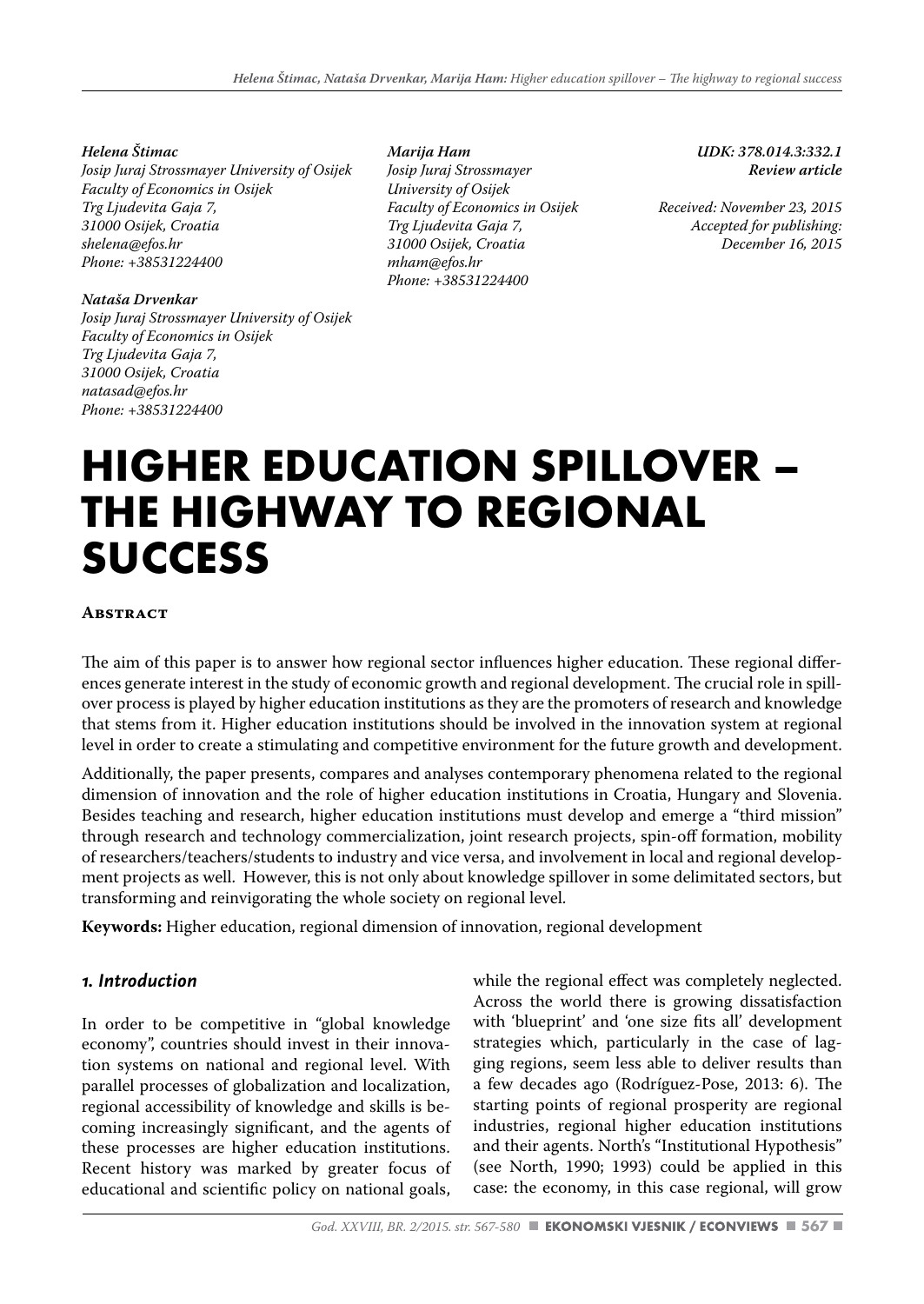as far as the existing institutions are efficient. In the post-Keynesian era, regional and local institutions assume, 'an increasingly formative role in shaping economic activity' as part of a general shift from macro-economic regulation to a more decentralized regime of 'micro-socio-institutional regulation' (Martin, 2000: 91, in: Tomaney, 2014: 137). Local and regional institutions hence become much more than simple regulators of economic activity. They determine the level of activity and its efficiency (Rodríguez-Pose, 2013: 11). Jones (2001: 1186) emphasises that the national scale is being challenged by the local and the regional scale as the breeding ground for regulatory experiments in the governance of economic development. Bringing together these claims, and often drawing empirical inspiration from growth regions such as Silicon Valley, Tuscany, Bavaria, Baden-Württemberg, and Emilia-Romagna, there is increasing evidence that a new regionalist orthodoxy is emerging (compare Keating, 1998; Lovering, 1999; Scott, 1998, in: Jones, 2001). During the last few decades, growth models have emphasized the importance of knowledge and research spillovers in increasing innovative activity and productivity (Riviera-Batiz & Romer, 1991; Grossman & Helpman, 1994). Stough & Nijkamp (2009) define knowledge spillover as diffusion or sharing of knowledge from where it is created or from one to another agent in society. The crucial role in this process is played by universities as they are promoters of research and knowledge that stems from them.

# *2. Higher education spillover and regional success*

The economic effects of education, besides quantity and quality of educational output (internal efficiency), also depend on compatibility of educational production with the needs of economy and social services, regional and organizational arrangement of people with higher education, as well as the utilization of their work potentials in organizations where they are employed. Data on unemployment rate of university graduates, suboptimal regional arrangement of educated people, part of nonprofessional criteria in managing personnel policy when dealing with desirable work positions, and especially data on so called "brain drain" tell us of low level of utilization of high quality human resources

in economy and the society in general. This significantly decreases the economic efficiency of higher education and increases the economic instability (according to Pastuović, 2001: 67-73). It is believed that high-tech ventures derive significant benefits from localized knowledge spillovers emanating from the two common tasks performed by universities; i.e., basic research and human capital creation (Audretsch & Lehmann, 2005, in: Bathelt, Kogler & Munro, 2010). Fast-paced global competition and technological change also add significance to the linkage of firms to universities not only to discover knowledge but also to aid in industrialization (Bettis and Hitt, 1995; Etzkowitz & Leydesdorff, 1997; Hwang et al., 2003, in: Eom & Lee, 2010). Also, Casper (2013) emphasizes the importance of university researchers in knowledge spillover from university, but also the importance of university environment for developing knowledge flows.

However, according to Rothwell (1984: 161), certain regional "efforts" through inovation centres, higher education institutions and scientific parks, would have a positive innovations impact on the region if the basic preconditions were fulfilled – greater emphasis on industrial needs and a good local supply of technical knowledge, which is almost a primary issue in transitional countries such as Croatia.

Although many recearches comfirmed a positive connection between higher education institutions and entrepreneurial activities (see: Fritsch & Slavtchev, 2007; Auudretsch & Lehmann, 2005; Andersson, Quigley & Wilhelmson, 2004), some researches have shown that this connection is not as crucial as it was thought, especially if it is "transitial economy" and relevant "institutional unarrangement" (see: Eom & Lee, 2010). The processes that transform an academic idea into a market-ready product or process innovation require resources and skills that most universities and academic entrepreneurs lack (Bathelt et al., 2010: 521). A research made by Bathelt, Kogler & Munro (2010: 531) surprisingly concludes that companies which had some kind of direct university support (University of Waterloo, Canada), describe that support as relatively limiting and not so significant, where most of "merits" are based on a strong localized connection by similar/supporting industries (see Table 1 and Appendix 1.). Although the research showed such results, they imply the necessity of transforming higher education institutions and study programs according to contemporary economic trends and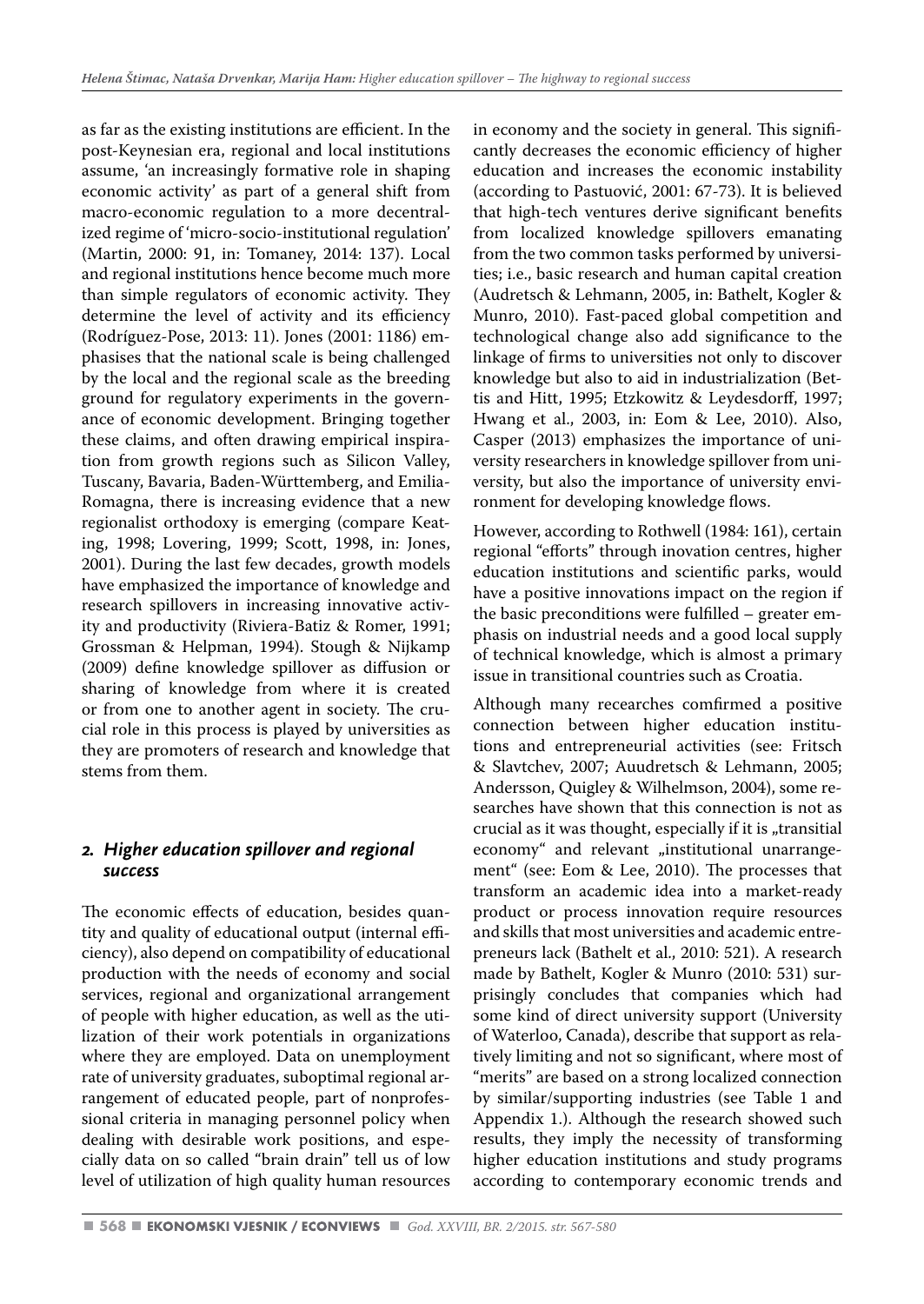| <b>Character of university</b><br>knowledge applied | Co-localization of start-up founders                                                                                                                  |                                                                                                                                                                                                                   |  |
|-----------------------------------------------------|-------------------------------------------------------------------------------------------------------------------------------------------------------|-------------------------------------------------------------------------------------------------------------------------------------------------------------------------------------------------------------------|--|
|                                                     | Co-localized                                                                                                                                          | Not co-localized                                                                                                                                                                                                  |  |
| Generic, broad knowledge                            | Broad epistemic knowledge, largely<br>based on the capabilities and focus of<br>the local incubator university; limited<br>potential for innovation.  | Broad epistemic knowledge drawing<br>from a wider set of experiences at diffe-<br>rent places; innovation benefits from<br>broader access to generic knowledge<br>pools.                                          |  |
| Specific knowledge                                  | Drawing on specific knowledge in the<br>university's competencies, including<br>tacit knowledge pools (particularly in<br>dynamic technology fields). | Drawing from different specific<br>knowledge pools (e.g., different rese-<br>arch projects/specializations); large<br>potential for innovation; access to<br>different specialized regional knowled-<br>ge pools. |  |

*Table 1 Typology of start-ups according to the character of university knowledge applied and co-localization of the founders*

market requirements.

*Source: Bathelt, Kogler & Munro, 2010: 524*

Examples of higher education helping to serve the needs of regional economies can be found in various countries in the past 150 years. However, these links have been sporadic rather than systematic. This has changed dramatically with recent expansion of higher education, particularly in the non-university sector, which in some cases has consciously aimed to address regional disparities and to widen access. Another important factor changing the context of regional development has been a switch towards more indigenous development, which emphasizes the building of skills, entrepreneurialism and innovation within regions. (OECD, 2007: 12). Nevertheless, a question arises – how to measure it and then, what is the purpose of the "measurement" results. Currently the productivity of scientific work at university is measured in the number of published articles in well-known journals, not taking into consideration the real value, impact and their contribution to socio-economic development. Putting the number of published articles as one of the key requirements for being promoted to a higher academic rank is encouraging "publishing just to publish" without encouraging publishing of research-based scholarly work that could contribute to social and economic development.

Higher education institutions need to contribute to regional economic development, be involved in the region and contribute to the development of new knowledge, opening of new work places and employment of the local population. Regions and higher education institutions build partnerships on common interests which are firstly economic. Partnerships can be efficient in several domains (Gajić, 2010: 21):

- balancing supply and demand on the local labour market,
- advancement of regional management systems,
- increased generation of taxes and other income,
- increased investments in the private sector,
- increased human capital, keeping the educated workforce in the region, including e-learning (long distance learning),
- development of local cultural programs, social involvement, health care, tourism and so on.

Building on this analysis of drivers towards engagement, the conceptual framework underpinning the OECD study initially adopted a closed model of the interface between a region and a higher education institution (Figure 1). The left hand side of the diagram refers to the three conventionally identified roles of higher education institutions (teaching, research and service to the community). The right hand side summarizes the three key dimensions to regional development, namely innovation, skills and cultural and community cohesion including environmental sustainability. Just as successful regional development requires drawing together these strands so the higher education institutions' effective engagement with the region involves bringing together teaching, research and service in a coherent manner and establishing effective mechanisms for bridging the boundary between the higher education institution and the region (OECD, 2007a: 12).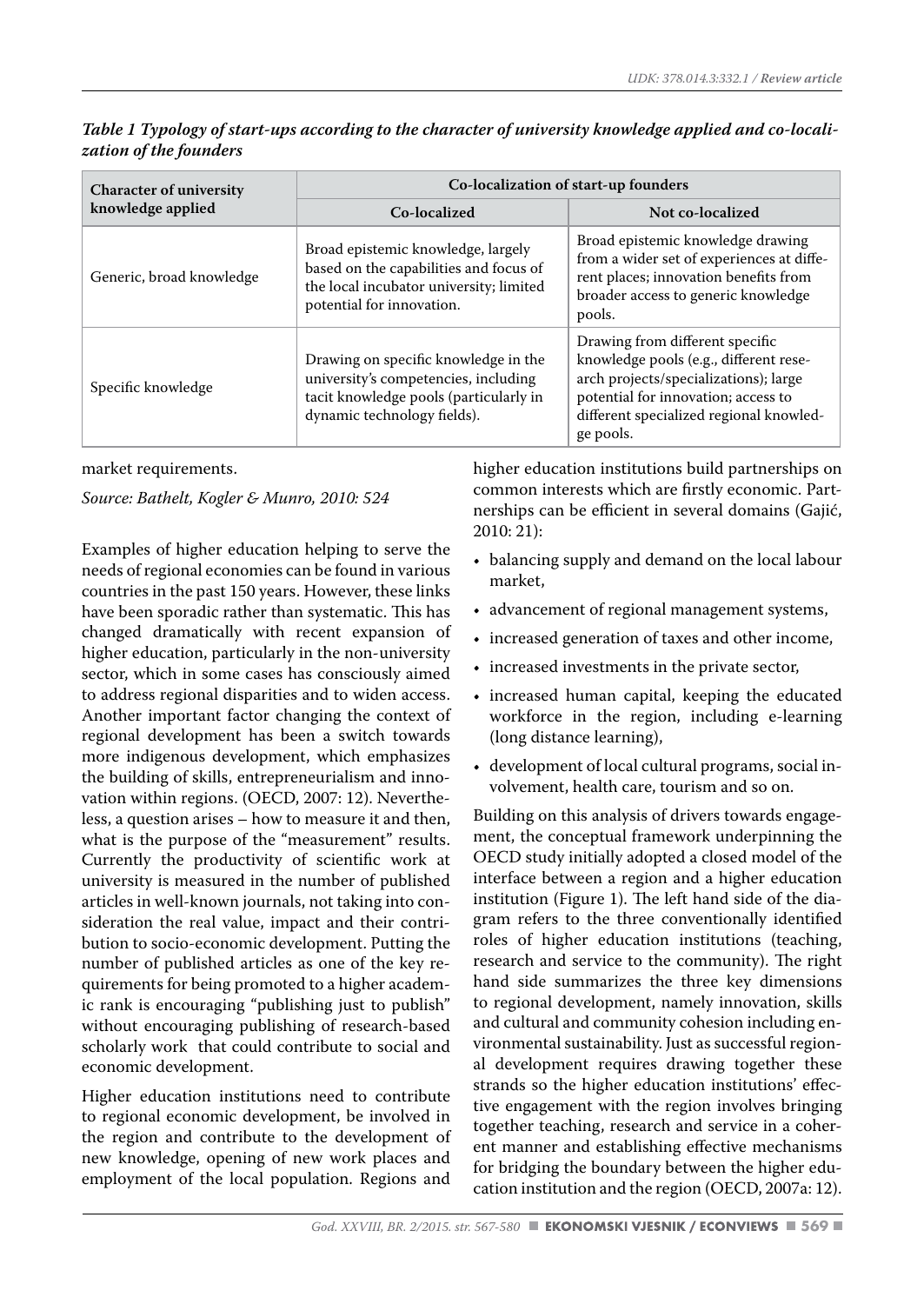

#### *Figure 1 Close model of higher education institutions/regions interface*

*Source: OECD, 2007: 40* 

# *3. Higher education – sources of new and transformed knowledge*

*'More sophisticated company strategies require more highly skilled people, better information, improved infrastructure, better suppliers, more advanced research institutions, and stronger competitive pressures, among other things' (Porter, 2003: 25).*

Education has a pivotal role in economic and social progress of developed countries. The quality of education is becoming more important for those who, directly or indirectly, participate in it, or for those who use its services. The higher the level of society growth becomes, the more rigid are the demands for education quality (Funda, 2008: 9-13). Economic and cultural globalization imposed new challenges for the higher education system. Higher education aspires to opening up to the international market so that higher education institutions could expand their knowledge and enable their "products" to become integrated in the European labour market smoothly.

At the most basic level, it is clear that having more education helped people to keep or change their jobs during the recession. For instance, between the start of the downturn in 2008 and 2010, overall unemployment rates jumped from an already high 8.8% to 12.5% for people without an upper secondary education, and from 4.9% to 7.6% for people with an upper secondary education, on average across OECD countries. By contrast, unemployment rates for people with higher education remained much lower, rising from 3.3% to 4.7% during this same period (OECD, 2012). OECD (2007) launched a review project of 14 regions across 12 countries and concluded that there are three different dimensions of overcoming barriers: 1) overcoming barriers to promoting innovation with regional focus (for example in France, Finland, Japan, Mexico and the United Kingdom national governments have taken steps to identify and support regional centres and innovation), 2) overcoming barriers to developing human capital within regions (helping local employers by responding to new skills requirements, improving the balance between labour market supply and demand, ensuring continuous professional development and lifelong learning) and 3) overcom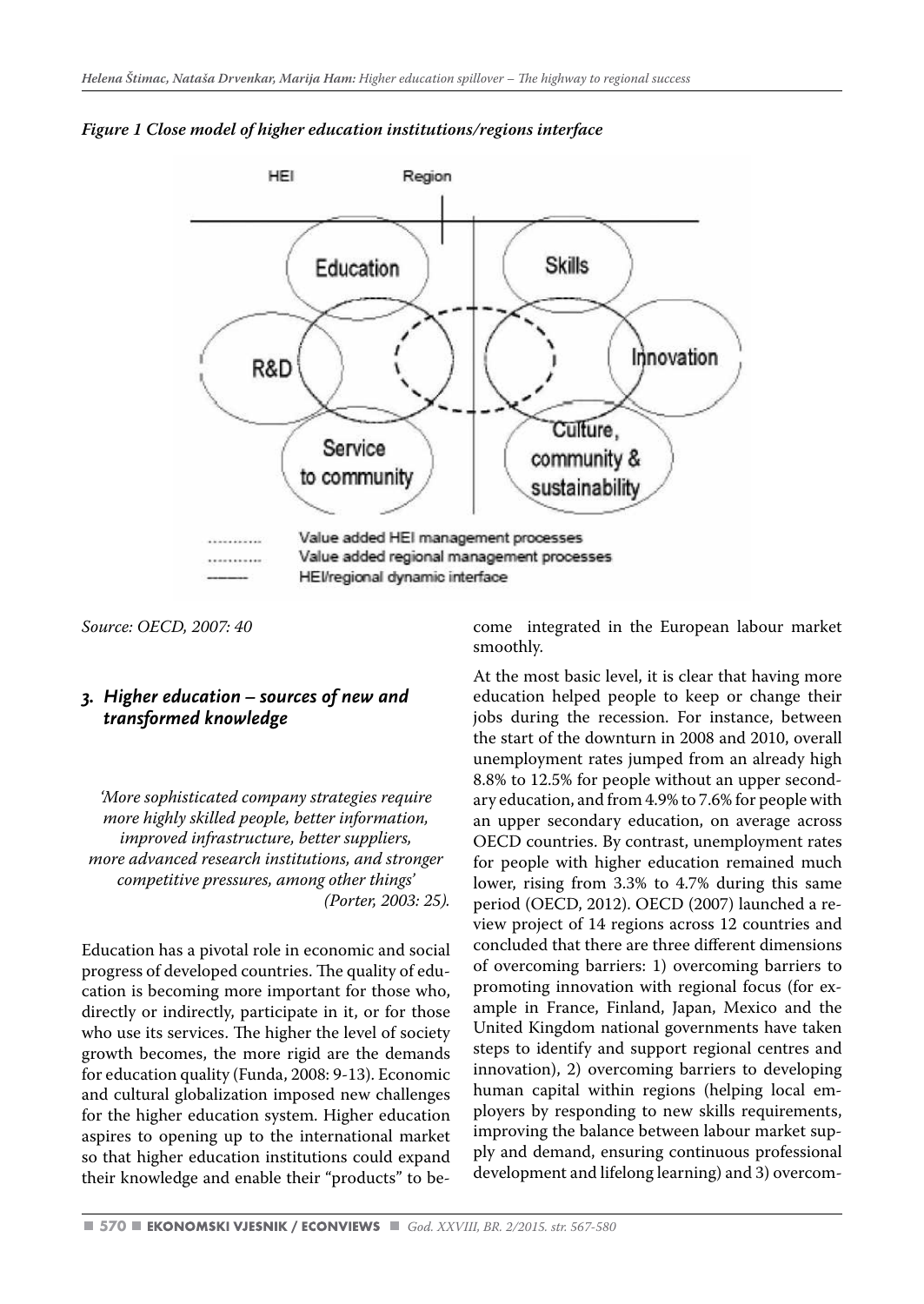ing barriers to promoting the social, cultural and environmental development of regions (growth of creative industry, quality of life and development environment).

Despite existing limitations, goals of higher education have grown. Autonomy of higher education institutions and improvement of framework conditions, as well as better cooperation with the private sector is encouraged. Emphasis is put on reinforcing the role of higher education in the regional innovation framework, as well as increasing the participation of higher education institutions in cluster-like initiatives. To be able to play their regional role, institutions of higher education must do more than simply educate and research – they must engage with others in their regions, provide opportunities for lifelong learning and contribute to the development of knowledge-intensive jobs which will enable graduates to find local employment and remain in their communities (OECD, 2007: 11). Countries of OECD are seeking to mobilise higher education in support of regional economic, social and cultural development. Initiative in supporting of innovation and competitiveness occurs in the concept of the triple-helix of university-industry-government relationships.

For a system to be of high quality, it is necessary to regularly monitor all the system components which could eventually affect the quality of the entire system and according to that make certain interventions in order to remove insufficient quality, or to improve it. Pastuović emphasizes (2001: 82) that development of higher education also implies the development of quality assurance system. The development of this system is an indicator of the development of higher education system itself. Therefore, it is necessary to evaluate the way of accepting and renewing the programs, their implementation, criteria for selection and advancement of faculty staff, sustainability of enrolment policy, criteria of student enrolment and the assessment of their achievements during studies, flexibility of the system with respect to the mobility of students and faculty staff, scientific productivity of the faculty staff, the criteria of financing the studies and scientific research projects, as well as all other internal and external efficiency factors. Evaluating all the aforementioned factors gives a clear insight into the quality of all individual components, and the quality of the entire system can be assessed. Such evaluation affects the regional sector. However, despite the desire to improve, the problem occurs when individuals and the society oppose such changes, which is mostly the result of not informing the society of such changes on time.

The main demands for quality in higher education institutions are determined by changes and new tendencies, such as significant increase in higher education demand, international aspect of education, research projects, development of effective cooperation between higher education institutions and the economy, regionalization of knowledge, new demands in education, increasing number of students and institutions, more private institutions and so on. A greater focus on quality in higher education resulted from a range of competing factors. Among the most prominent were (Mertova, Webster, 2009: 141): 1) political control over higher education (exerted particularly by national governments), 2) growing number of students in higher education (including general changes in the student population and their expectations), and 3) financial control on the part of national governments (frequently interacting with the previous two factors).

# *4. Comparative overview of the impact of regional sector on higher education*

Under a constant influence of political, cultural and economic changes on the global, national, as well as on the regional level, each economy and its business micro systems must develop their comparative advantages in order to keep and improve their competitive position on the market. Occasionally, it can be seen that some higher education institutions are withdrawing into their environment and are not using the possibilities given to them, such as cooperation with other higher education institutions for the purpose of student and faculty staff exchange in order to improve the educational program and increase their competitive ability on the higher education market.

Although many regions across the OECD are looking to institutions of higher education to contribute to their economic, social, cultural and environmental development, the capacity of the regions to "reach into" higher education is often constrained by a wide range of factors. At the most general level, the public governance of a territory operates within closed boundaries. Local and regional govern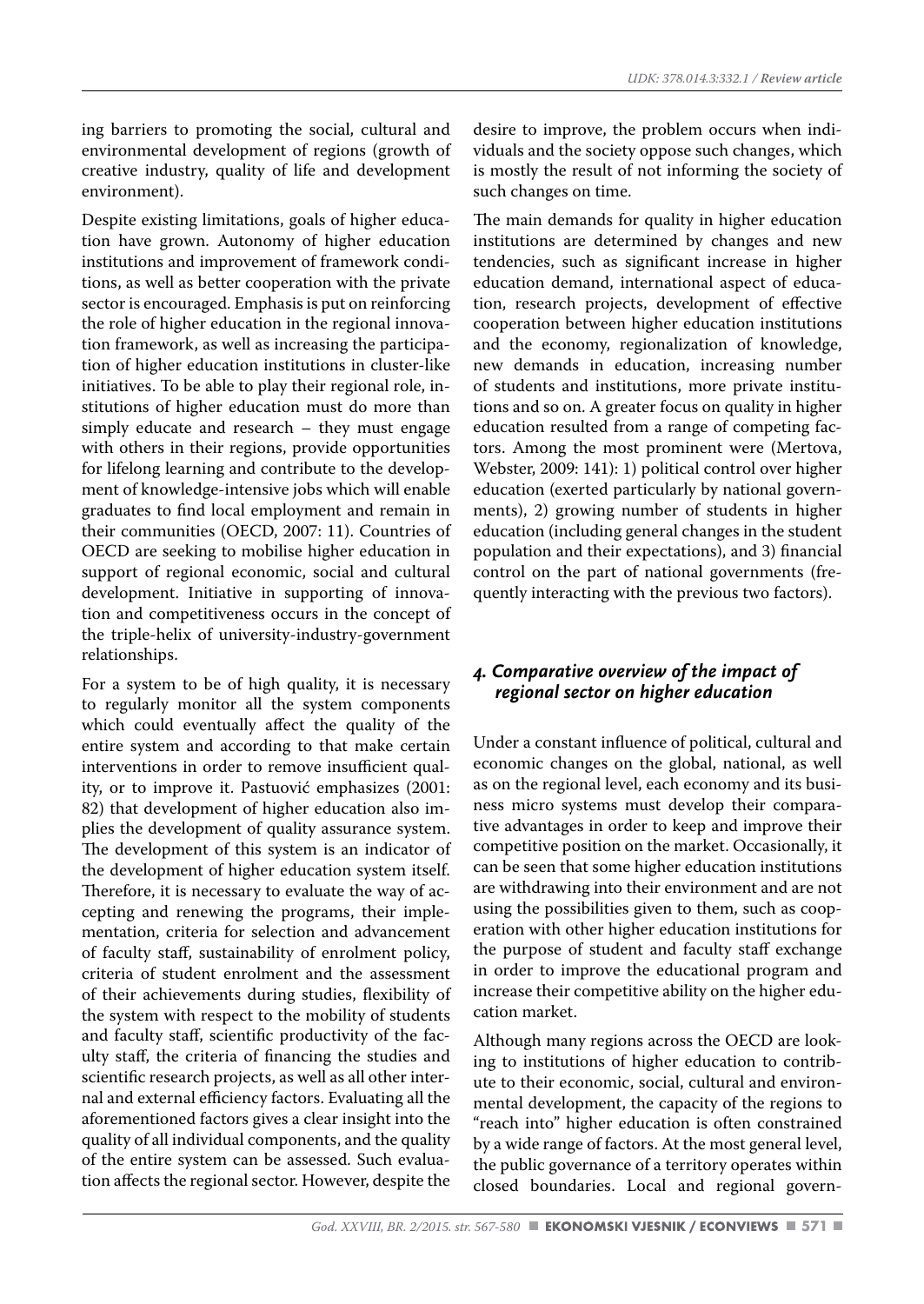ments are responsible for administratively defined areas and these are usually linked to unambiguous political mandates. By contrast, research intensive universities cannot have a mandatory geographical sphere of influence; indeed such institutions operate at the local, regional, national and international scales. Some lower tier institutions do have a specific regional mandate but it is increasingly less likely to be enforced by national, regional and local governments as the institutions compete for students and contracts wherever these can be obtained. So the delimitation of its "region" is a challenge for many institutions of higher education (OECD, 2007a: 20).

The environment of a higher education system consists of all the components around it that have certain impact on its activity in the society and on the market. There are two types of environment factors (Pastuović, 2001: 85): general and specific ones. General factors are those affecting all the organizations (not just higher education institutions) and are not critical for their existence as such. For example, those are economic and cultural contexts. Specific factors are those directly affecting the ability of a higher education institution to attain its objective. Those are the state, the market and the international higher education area (the so-called triangle of power in the higher education system). Therefore, the efficiency of higher education depends on the characteristics of political and economic configuration of a certain country, as well as the connection of the higher education system to the international academic community. The function of these environmental factors is co-dependent. Decreasing the role of the state in regulating higher education not only facilitates but opens up a way to an active market. The flexibility of a certain country facilitates the connection between the national higher education system and the international higher education area.

The global environment is characterized by fast changes, intensive information flow and greater competition. High quality in education is the key factor in the "invisible" competition between higher education institutions. Hammond et al. (2004) state that the competition between the American, Australian and Asian higher education institutions has made European countries start planning their common education policy, by introducing the Bologna process in higher education.

A national education policy tends to cause turbulences and complexity for higher education institutions since they are asked to monitor a larger number of students despite the fact that the resources are not increasing. Also, there are structural changes in the higher education institutions, as well as the increase of efficiency in public sector (Kettunen, 2008: 4). A higher education institution should be oriented firstly on the quality of teaching and other activities (Umashankar, Dutta, 2007). Therefore, internal processes and structures are under pressure to adjust too many changes in the environment ("blueprint" and "one size fits all" development, Rodriguez-Pose, 2013: 6; "micro-socio-institutional regulation", Martin, 2009: 91, in: Tomaney, 2014: 137). The relation between higher education and economy is extremely important. It directs educational and research activities and ensures additional funds. The nature and the intensity of these relations depend on the readiness and their competence for such mutual cooperation. If the economic growth is based on the strategy of a society that learns and understands economy, the economy will be a partner that is interested in higher education and ready to invest in applied and development research, and will create mutually beneficial cooperation. The quality map is a visual representation of how the environment is taken into account in strategic planning. It also provides an insight into the strategic planning, management process and internal processes and helps the managers, personnel, external evaluators and other stakeholders to see the "big picture" regarding the quality assurance system of the institution (see Appendix 2, Kettunen, 2008: 324).

This paper reflects on three different, but still geographically close countries – Croatia, Slovenia and Hungary. Croatia, Slovenia and Hungary face greater competition on the higher education market in Europe, which imposes a need for the local economy to constantly invest and strive to obtain and develop a knowledge society model, which has for some time now been seen as an imperative of modern survival and active participation on the global market. The ability to create, expand and utilize knowledge and information seems to be getting more important and is often considered as the most important factor in determining the economic growth and life quality improvement.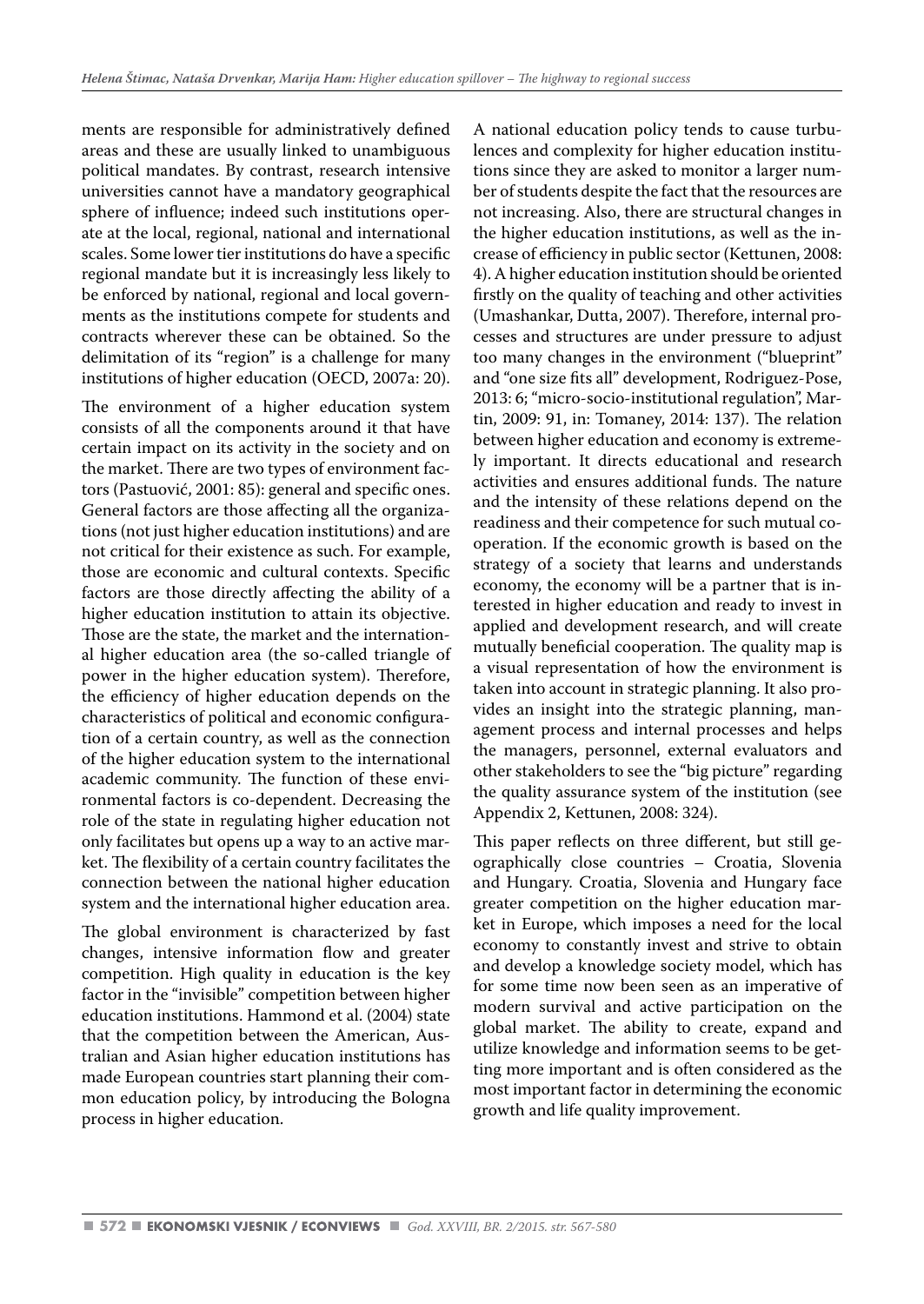#### *4.1 Croatia*

The Ministry of Science, Education and Sports manages administrative and other affairs referring to the preschool education system as well as primary and secondary education in Croatia. The Ministry also deals with other affairs referring to: higher education development; achieving national strategies and programs for higher education; ensuring and monitoring of financial and material conditions which enable the work of higher education institutions; preparation and introduction of reports about the work and evaluation of higher education institutions and study programs, etc. In the academic year 2012/13, about 150 000 students were enrolled in higher education institutions, and 35 000 graduated (MZOS, 2015). The development strategy of Croatian higher education should be based on the assessment of long term needs of national development, as well as on the comparison of national higher education system to the systems of advanced countries and development tendencies of the European higher education. The inclusion of Croatian higher education in the European higher education area assumes certain changes in managing higher education institutions and their education for the new way of functioning. Croatia has bilateral agreements on educational, scientific and technological level with 29 countries. In higher education there are scholarships for those who wish to study abroad, for foreigners who wish to study in Croatia, grants for studying in Croatian language and Croatian educational culture in other countries. On regional level, there are scholarships granted by companies that offer financial support to students under the condition that they do not repeat an academic year and that upon finishing their studies they work for a certain period in that company. Apart from that, banks offer student loans as an aid during studying and students are supposed to start paying them off upon graduation. A regional problem in Croatia is "brain drain", as well as unfavourable position of certain regions which can limit the demand due to financial limitations. There are indicators of change, although they are more of an exception than a rule (a newly started process of university spin-offs, student internships, guest lecturers etc.).

#### *4.2 Slovenia*

The Ministry of Higher Education, Science and Technology establishes the educational policy. In 2004, Slovenian higher education institutions were introduced to public financing based on a formula and a lump-sum model. The Slovenian Ministry compiles yearly calculations based on enrolled and graduate student information, as well as on budget fund grants from the previous year (IRO, 2012: 37). In the academic year 2012/13, about 86 000 students were enrolled in higher education institutions, and 15 000 graduated (OECD.Stat).

In elementary and secondary education the Government is responsible for making decisions, creating legislations and development plans, while in higher education the Ministry makes decisions on the policy of higher education and prepares organizational and development plans. In Slovenia higher education institutions get their funds from third parties through "international research projects, researches connected to business sector and other market activities" (IRO, 2012: 33, according to CHEPS, 2010: 179). On the national level, the education sector has been within the scope of the Ministry of Higher Education, Science and Technology since 2006. Sectors within their scope are universities and individual higher education institutions, student buildings and educational libraries. Regional responsibility is mainly directed towards preschool and elementary education. Local communities and schools have limited influence on educational and financial structure in the education sector. All the existing tasks are being managed by the Ministry of Higher Education, Science and Technology, since there are no established regions in Slovenia and the new regional legislation is still in its development phase. Since the academic year 2008/2009, regional level (certain counties and larger cities) has taken up more responsibilities. Local levels (municipalities) have no legislative powers over higher education. On an institutional level and, according to the Constitution, higher education institutions are independent, which assures their full freedom to research, artistic expression and autonomous internal organization and work (Eurydice, 2009/10: 8, 9; Eurydice, 2008/2009: 33).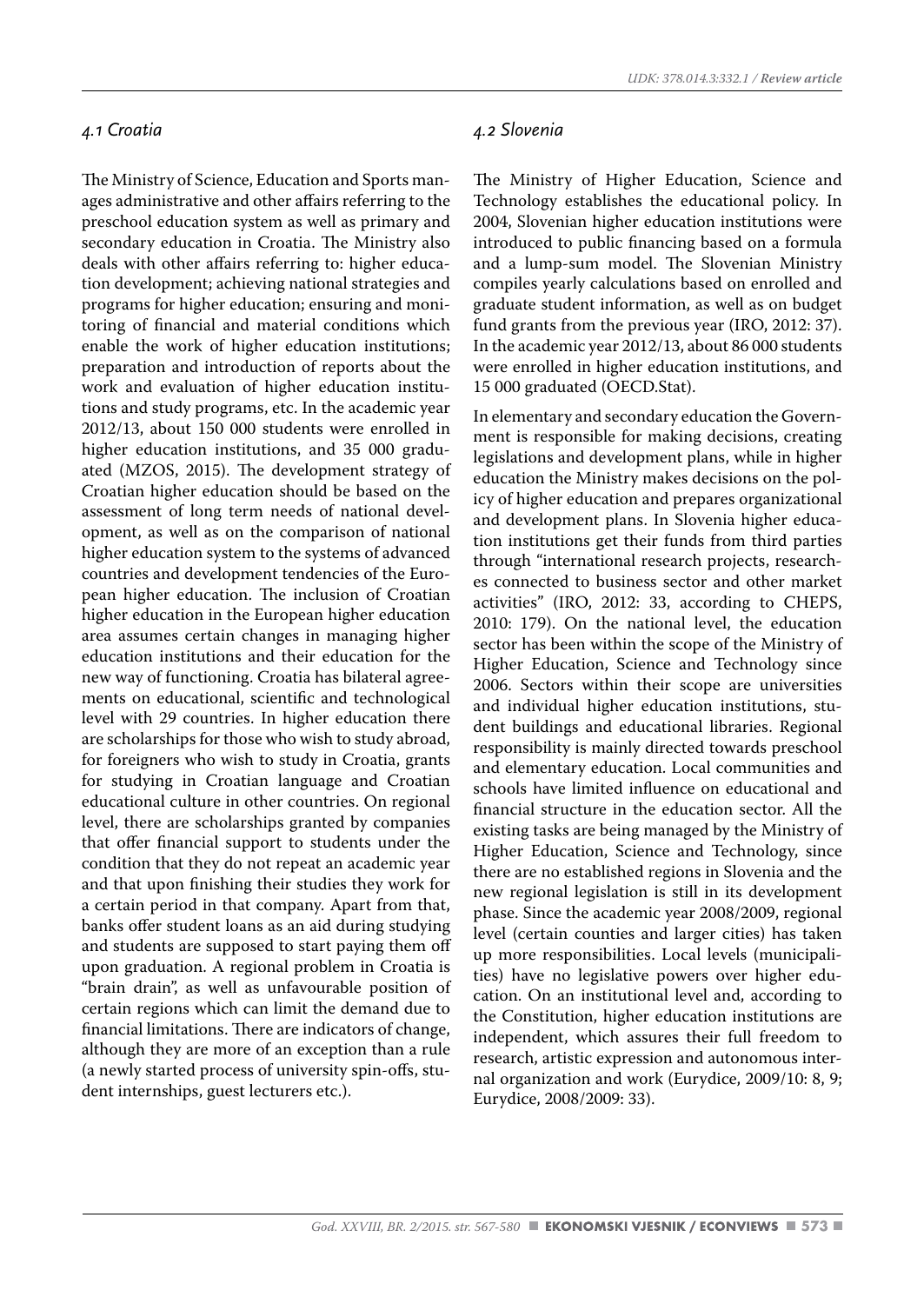# *4.3 Hungary*

The entire education policy is a priority in the Government which has a great influence in creating economic growth and social cohesion, as well as creating a competitive labour market and knowledge market. There are four pieces of legislation in Hungary in this specific area; public education (1993), vocational education (1993), adult education (2001) and higher education (2005). Each of these laws follows the main democratic principles and humanistic values comprised in the Hungarian Constitution. Horizontally, the responsibility is divided between the Ministry of Education and other Ministries (Ministry of Finance, Ministry of Interior, Ministry of Labour and Social Welfare). Vertically, administrative control is decentralized and the responsibility is divided between the central (national), local (regional) and institutional administration (Ministry of National Resources of Hungary, 2011). In the academic year 2012/13, about 340 000 students were enrolled in higher education institutions, and 60 000 graduated (OECD.Stat).

In Hungary, higher education institutions are allowed to keep and accumulate remaining funds, store their own income on a separate account, perform business activities with no obligation to pay taxes or fees (under certain conditions), sell their own real estate, form limited liability companies,

take over long-term commitments in public-private partnership programs, as well as government stock subscription. In other words, Hungarian higher education institutions are able to acquire income through a number of different financial strategies (IRO, 2012: 33). All the development programs in higher education are compliant to those in the EU, and they include support to lifelong learning, modernization of institutional network system, further development of knowledge which is in agreement with labour market demands, forming regional knowledge and innovation centres, developing research units, as well as developing programs focused on infrastructure. Managing and decision making, as well as responsibility, are divided into different levels which results in a rather complicated responsibility distribution system. There is no strong regional structure in management which could be geographically orientated. Therefore, a large part of the responsibility in higher education needs to be transferred onto the state level, which is difficult to do for several reasons. First, the managerial system on internal level is mostly inadequate regarding its responsibility. Second, there is a problem with harmonizing the goals of different faculties (i.e. individual institutions) which are parts of universities. Finally, local self-governments are numerous and heterogeneous, in terms of size and socio-economic criteria (Keczer, 2008).

|           | <b>CROATIA</b>                                                                                      | <b>SLOVENIA</b>                                                                                                                                                            | <b>HUNGARY</b>                                                                                                                                |
|-----------|-----------------------------------------------------------------------------------------------------|----------------------------------------------------------------------------------------------------------------------------------------------------------------------------|-----------------------------------------------------------------------------------------------------------------------------------------------|
| $\ddot{}$ | • scholarships granted by<br>business entities (finan-<br>cial support)<br>• student loans by banks | $\bullet$ Since 2008, the regional<br>level (certain counties<br>and larger cities) has<br>taken up more respon-<br>sibilities                                             | regional level is starting<br>$\bullet$<br>to have more respon-<br>sibility<br>forming regional<br>۰<br>knowledge and innova-<br>tion centres |
|           | • "brain drain"<br>• unfavourable position of<br>certain regions                                    | • regional responsibility is<br>mainly directed towards<br>preschool and elemen-<br>tary education<br>new regional legisla-<br>tion is still in its deve-<br>lopment phase | weak regional structureà<br>responsibility in HE<br>needs to be transferred<br>onto the state level                                           |

*Table 2 Comparative overview of the impact of regional sector on HE*

• Indicators of change: university spin-offs, student internships, guest lecturers

• Constant improvement of all processes is a necessity due to changes à better strategic planning of HE institutions

*Source: Authors*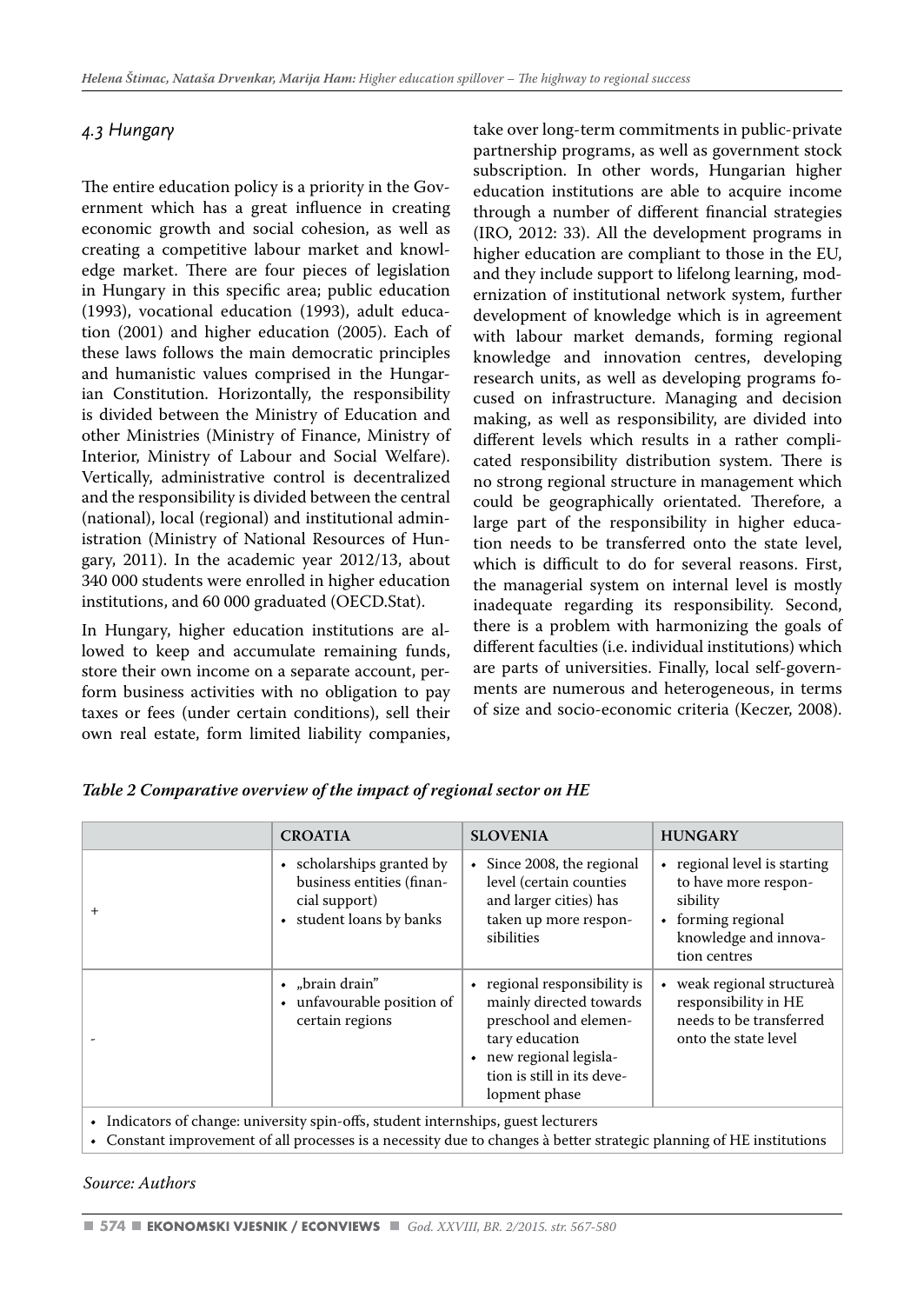Independent activities of higher education institutions in the regional environment are not possible in the long run. To create a high quality educational service, there is the need to connect higher education institutions to other organizations which are active in the same environment. All the regional protagonists can, with the help of higher education institutions, play a key role in creating a globally competitive country. There are many positive examples of synergy, but there is still room for improvement despite many barriers (see Table 2).

# *5. Conclusions*

The Ministries of Higher Education in Croatia, Slovenia and Hungary, acting on the national level, are generally responsible for the education policy in their countries. Slovenia has no regional division, so all the responsibility is on the national level, while the new regional legislation is in the development phase. In Hungary, regional level is starting to have more responsibility, though a strong regional structure in the management is still missing. Constant improvement of all processes (operational and internal) is becoming a necessity due to changes in the environment, and the feedback between the aforementioned processes should be a result of better strategic planning of higher education institutions while assuring quality.

Finally, action lines include: 1) knowledge creation through research and its exploitation (spin outs, IPR, business advisory service), 2) knowledge transfer via teaching (work-based learning, graduate recruitment, professional development/continuing education), 3) cultural provision and campus development contributing to vibrant places that attract and retain creative people, 4) social inclusion embracing different communities (urban, rural, ethnic), 5) marketing the region nationally and internationally (via student recruitment, research links, alumni linkages, conference activity) and 6) monitoring "knock on" effect of HE in the region.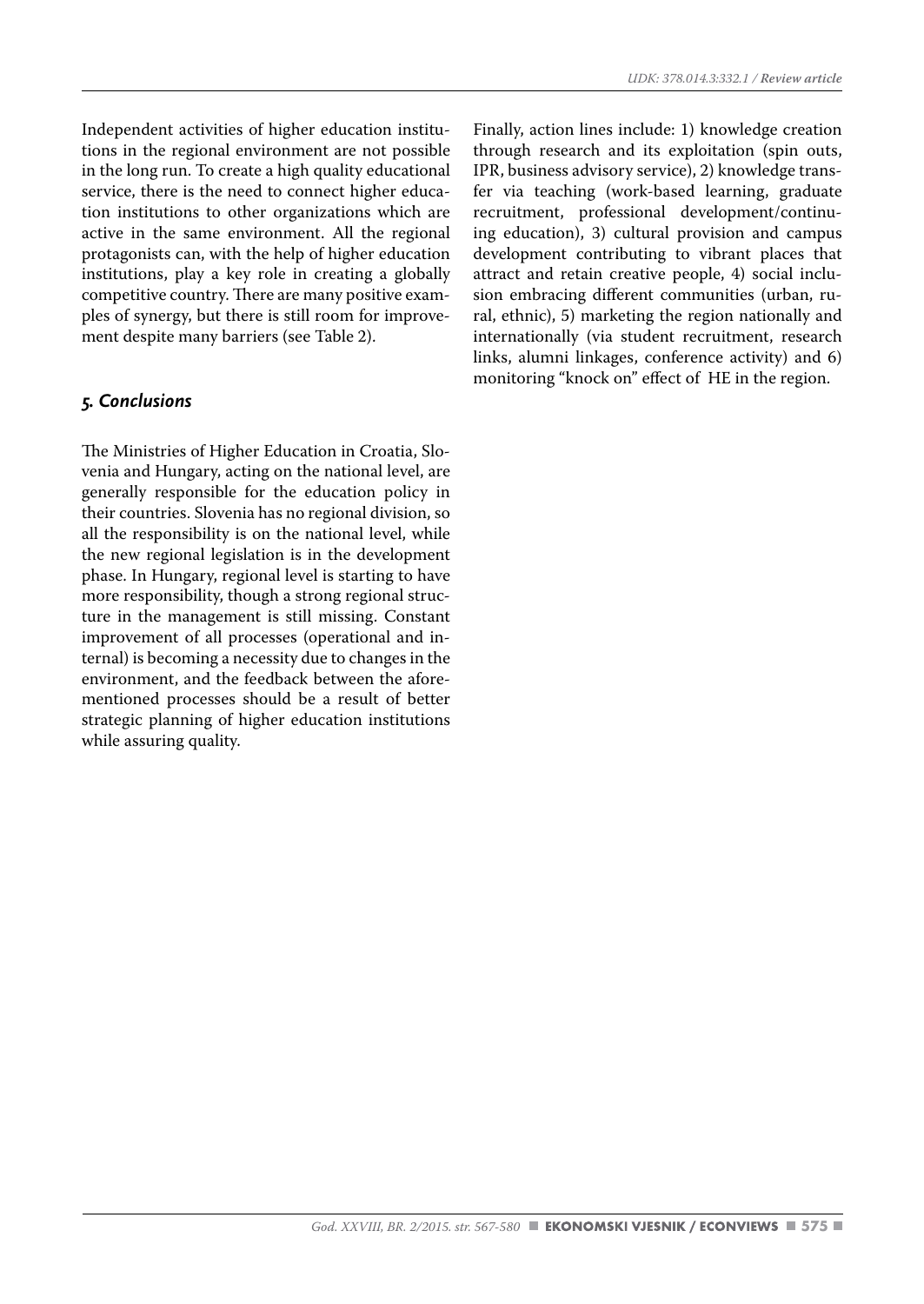#### **Appendix 1.**

The four institutional layers that affect spin-off foundation and success rates (adapted from Bekkers et al., 2006). (a) In case of a corporate spin-off and (b) in case of a spin-off from a university or PRO (public research organization).

#### The four institutional layers that affect spin-off foundation and success rates (adapted from Bekkers et al., 2006).



*Source: Gilsing, Burg &Romme, 2010:14*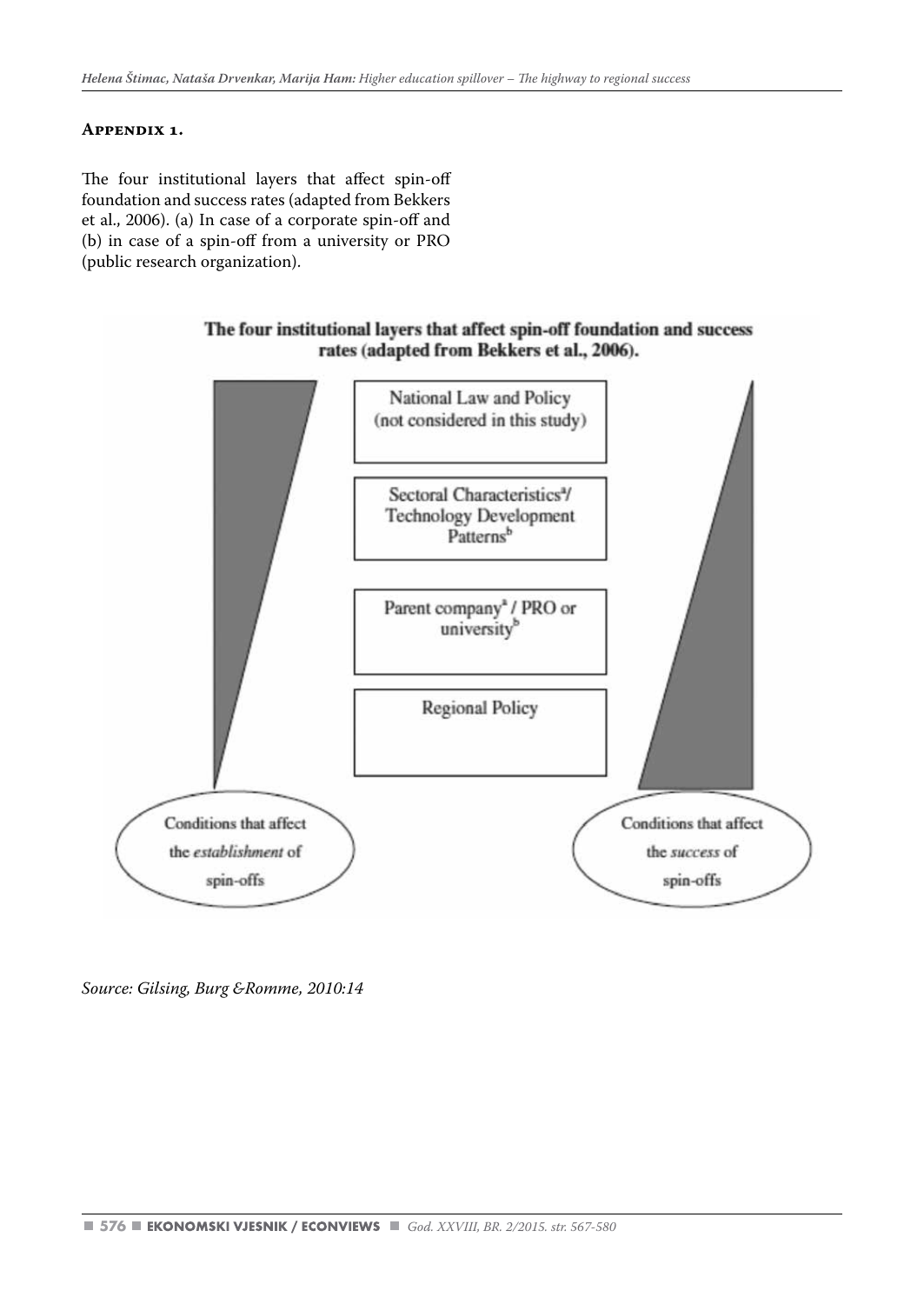#### **Appendix 2.**

Quality map of a higher education institution



*Source: Kettunen, 2008: 324.*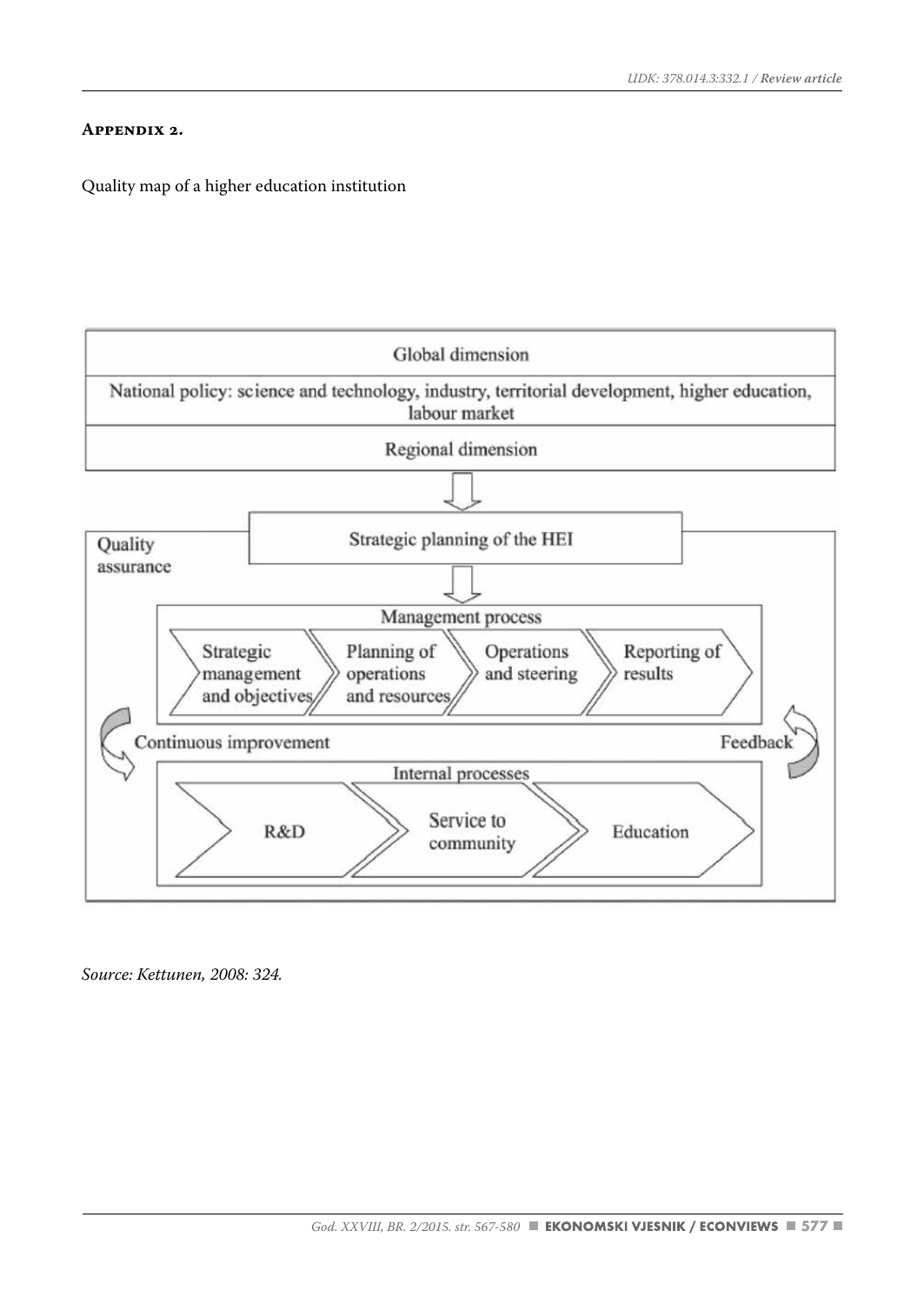# **References**

- 1. Andersson, R., Quigley, J. M., Wilhelmson, M. (2004), "University decentralization as regional policy: the Swedish experiment", Journal of Economic Geography, Vol. 4, No. 4, pp. 371-388.
- 2. Bathelt, H., Kogler, D., F., Munro, A. K. (2010), "A knowledge-based typology of university spin-offs in the context of regional economic development", Technovation, Vol. 30, No. 9-10, pp. 519-532.
- 3. Casper, S. (2013), "The spill-over theory reversed: The impact of regional economics on the commercialization of university science", Research Policy, Vol. 42, No. 8, pp. 1313-1324.
- 4. Eom, B.-Y., Lee, K. (2010), "Determinants of industry–academy linkages and, their impact on firm performance: The case of Korea as a latecomer in knowledge industrialization", Research Policy, Vol. 39, No. 5, pp. 625-639.
- 5. Eurydice (2008/09), Organisation of the education system in Slovenia, European Commission, EA-CEA.
- 6. Eurydice (2009/10), Structures of Education and Training Systems in Europe, Slovenia, European Commission, CEDEFOP.
- 7. Fritsch, M., Slavtchev, V. (2007), "Universities and innovation in space", Industry and Innovation, Vol. 14, No. 2, pp. 201-218.
- 8. Funda, D. (2008). Potpuno upravljanje kvalitetom u obrazovanju. Zagreb: Kigen.
- 9. Gajić, J. (2010), Marketing strategija u visokom obrazovanju, doktorska disertacija, Ekonomski fakultet u Beogradu, Beograd.
- 10. Gilsing, V., A., Van Burg, E., Romme, A. G. L. (2010), "Policy principles for the creation and success of corporate and academic spin-offs", Technovation, Vol. 30, No. 1, pp. 12-23.
- 11. Grossman, G. M., Helpman, E. (1994), "Endogenous Innovation in the Theory of Growth", Journal of Economic Perspectives, Vol. 8, No. 1, pp. 23-44.
- 12. Hammond, K., Harmon, H., Webster, R., Rayburn, M. (2004), "University strategic marketing activities and business school performance", Marketing Intelligence and Planning, Vol. 22, No. 7, pp. 732-741.
- 13. Institut za razvoj obrazovanja (2012), Hrvatski sustav financiranja visokog obrazovanja u europskom kontekstu: komparativna studija, Zagreb.
- 14. Jones, M. (2001), "The rise of the regional state in economic governance: 'partnerships for prosperity' or new scales of state power?", Environment and Planning, Vol. 33, No. 7, pp. 1185-1211.
- 15. Puukka, J., Marmolejo, F. (2008), "Higher Education Institutions and Regional Mission: Lessons Learnt from the OECD Review Project", Higher Education Policy, Vol. 21, No. June, pp. 217-244.
- 16. Keczer, G. (2008), "Weaknesses of the management system of traditional Hungarian universities", Management & Marketing, Vol. 1, No. 6, pp. 74-82.
- 17. Kettunen, J. (2008), "A conceptual framework to help evaluate the quality of institutional performance", Quality Assurance in Education, Vol. 16, No. 4, pp. 322-332.
- 18. Laredo, P. (2007), "Revisiting the third mission of universities: Toward a renewed categorization of university activities?" Higher Education Policy, Vol. 20, No. 4, pp. 441-456.
- 19. Mertova, P., Webster, L. (2009), "The academic voice in English and Czech higher education quality", Quality Assurance in Education, Vol. 17, No. 2, pp. 140-155.
- 20. Ministry of National Resources of Hungary, Available at: http://www.nefmi.gov.hu (Accessed on: May 03, 2011)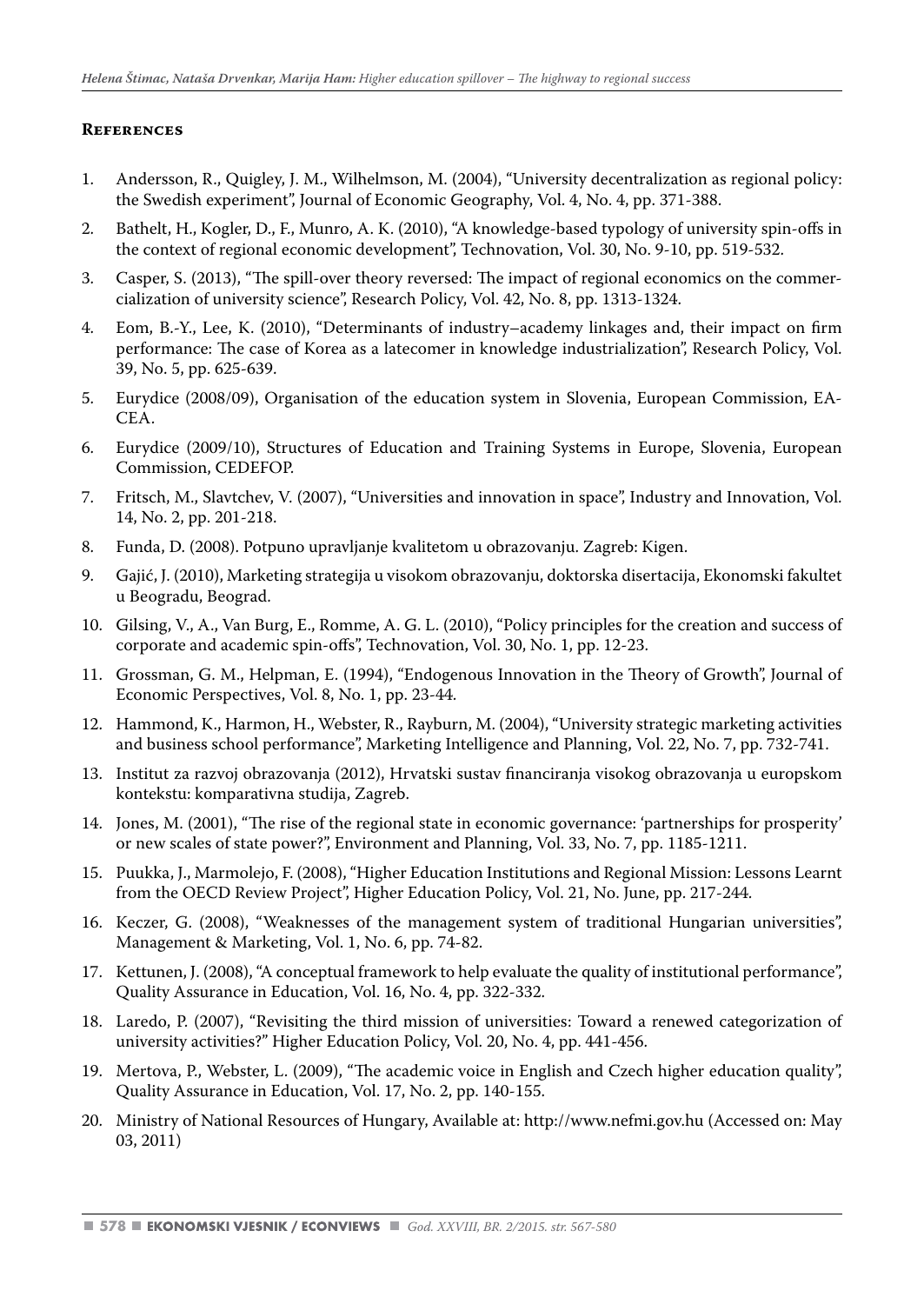- 21. Ministarstvo znanosti, obrazovanja i sporta, Available at: http://public.mzos.hr/Default.aspx?sec=1934 (Accessed on: August 26, 2015)
- 22. North, D., C. (1990). Institutions, Institutional Change and Economic Performance. New York: Cambridge University Press.
- 23. North, D. C. (1993), The New Institutional Economics and Development, Economic History, Econ-WPA, Available at: http://www2.econ.iastate.edu/tesfatsi/NewInstE.North.pdf (Accessed on: May 4, 2008)
- 24. OECD (2007), Higher Education and Regions: Globally Competitive, Locally Engaged.
- 25. OECD (2007a), Globally Competitive, Locally Engaged Higher Education and Regions, OECD/IMHE International Conference, September, Valencia, Spain.
- 26. OECD (2012), Education at a Glance 2012: OECD Indicators, OECD Publishing.
- 27. OECD.Stat, Available at: http://stats.oecd.org/Index.aspx?DatasetCode=RGRADSTY# (Accessed on: December 15, 2015)
- 28. Pastuović, N. (2001), Odgoj i obrazovanje: Bijeli dokument o hrvatskom obrazovanju, projekt: Strategija razvitka Republike Hrvatske, Hrvatska u 21. stoljeću, Vlada RH, Ured za strategiju razvitka RH, Zagreb.
- 29. Porter, M. E. (2003), "Building the microeconomic foundations of prosperity: findings from the microeconomic competitiveness index", in: World Economic Forum, The Global Competitiveness Report 2002–2003, World Economic Forum: Oxford University Press.
- 30. Riviera-Batiz, L. A., Romer, P. M. (1991), "Economic Integration and Endogenous Growth", NBER Working Paper No. 3528, The quarterly Journal of Economics, Vol. 106, No. 2, pp. 531-555.
- 31. Rodríguez-Pose, A. (2013), "Do institutions matter for regional development in the EU?" Regional Studies, Vol. 47, No. 7, pp. 1034-1047, Available at: ec.europa.eu/dgs/.../13\_paper\_rodriguez\_pose.pdf (Accessed on: September 7, 2015)
- 32. Rothwell, R. (1984), "Creating a Regional Innovation-Oriented Infrastructure: The Role of Public Procurement", Annals of Public and Cooperative Economics, Vol. 55, No. 2, pp. 159-172.
- 33. Stough, R., Nijkamp, P. (2009), "Knowledge spillovers, entrepreneurship and economic development", The Annals of Regional Science, Vol. 43, No. 4, pp. 835-838.
- 34. Tomaney, J. (2014), "Region and place I: Institutions, Progress in Human Geography", Vol. 38, No. 1, pp. 131-140.
- 35. Tsiakkiros, A., Pashiardis, P. (2002), "Strategic planning and education: The case of Cyprus", International Journal of Educational Management, Vol. 16, No. 1, pp. 6-17.
- 36. Umashankar, V., Dutta, K. (2007), "Balanced Score card in managing higher education institutions: An Indian perspective", International Journal of Educational Management, Vol. 21, No. 1, pp. 54-67.